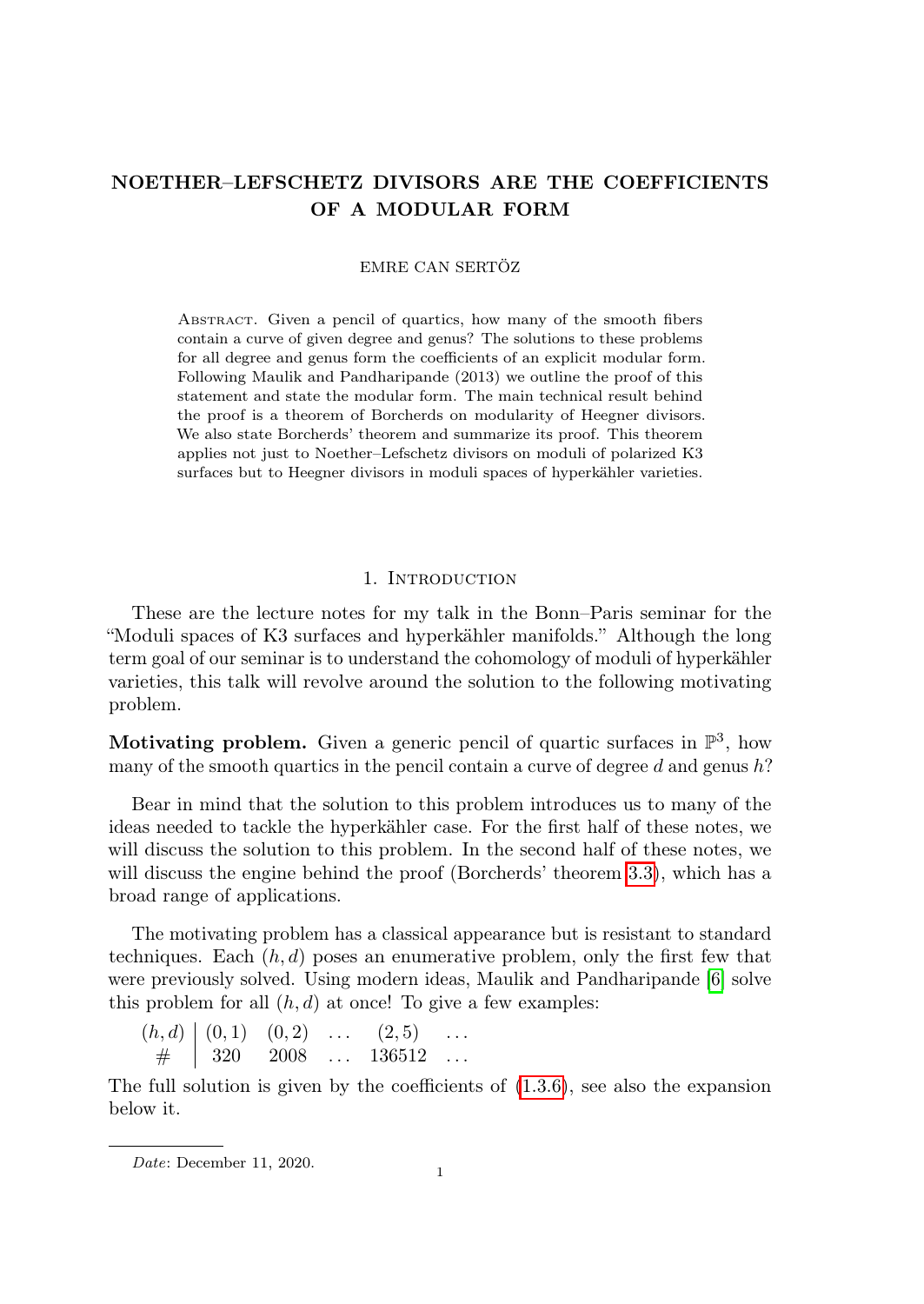1.1. The Noether–Lefschetz divisors in moduli of polarized K3s. Let  $\mathcal{F}_{\ell}$  be the moduli space of quasi-polarized K3 surfaces of degree  $\ell$ . An object in this moduli space is a pair  $(S, v)$  where S is a K3 surface and  $v \in H^2(S, \mathbb{Z})$  is the first Chern class of an ample line bundle L on S with  $v^2 = \ell$ . Recall that the Noether–Lefschetz divisors are given by

$$
(1.1.1) \quad \text{NL}_{h,d} = \{ (S, v) \in \mathcal{F}_{\ell} \mid \exists u \in \text{H}^2(S, \mathbb{Z}) \, v \cdot u = d, \, u^2 = 2h - 2 \}, \quad h, d \in \mathbb{Z}.
$$

Roughly speaking, the locus  $NL_{h,d}$  parametrizes polarized K3s  $(S, L)$  containing a genus h curve that has degree d with respect to the line bundle  $L$ .

A family  $(\pi: \mathfrak{X} \to C, \mathcal{L})$  of polarized K3s induces a map  $C \to \mathcal{F}_{\ell}$  from the base of the family to the moduli space. If C is a complete curve and  $C \to \mathcal{F}_\ell$  is generic enough then the number of fibers of  $\pi$  containing a curve of degree d and genus h is exactly the number of intersection points of C and  $NL_{h,d}$ . (This is only a white lie and would be correct if stated carefully.)

The space  $\mathcal{F}_{\ell}$  is a smooth orbifold, so Weil divisors are Q-Cartier. In particular, each NL<sub>h,d</sub> induces an element in Pic<sub>Q</sub>( $\mathcal{F}_{\ell}$ ). We suppress the map  $C \to \mathcal{F}_{\ell}$  from notation and denote by  $C \cdot NL_{h,d}$  the degree of the pullback of  $NL_{h,d}$  to C (namely, the intersection number in  $\mathcal{F}_{\ell}$ ).

The age old way to solve an enumerative problem such as computing  $C \cdot NL_{h,d}$ goes as follows:

- (1) Find "simple" divisors  $E_1, \ldots, E_r \in Pic_{\mathbb{O}}(\mathcal{F}_{\ell})$  that form a basis.
- (2) Express  $\text{NL}_{h,d}$  in terms of  $E_i$ 's, that is, find  $a_i \in \mathbb{Q}$  such that  $\text{NL}_{h,d} =$  $\sum_{i=1}^r a_i E_i$ .
- (3) Compute  $C \cdot E_i$ .

Traditionally, each of these is a geometric problem to be solved. Now, we will use the arithmetic of modular forms to solve them for all  $(h, d)$  at once.

1.2. A non-reduced structure on the Noether–Lefschetz divisors and their modularity. First, by making *some* of the components of  $\text{NL}_{h,d}$  of multiplicity two, we can get another divisor  $D_{h,d}$  which is more "symmetric". This operation is invertible in the sense that knowing the intersection number of C with D's gives the intersection number for NL's, and vice versa. See the introduction of [\[6\]](#page-9-0) for the precise definition of  $D_{h,d}$ 's. We emphasize that  $D_{h,d}$  is supported on  $\text{NL}_{h,d}$ . See Remark [1.4](#page-3-0) for some intuition behind the multiplicities.

In the first half of these notes, one of our goals is to state the following theorem of Borcherds precisely (See Theorem [2.4\)](#page-4-0). We will also demonstrate how it can be exploited to solve our motivating problem. In the second half, we will state it in greater generality (Theorem [3.3\)](#page-6-0) and summarize its proof.

**Theorem 1.1** (Borcherds). The divisor classes  $D_{h,d} \in \text{Pic}_{\mathbb{Q}}(\mathcal{F}_{\ell})$  are the Fourier coefficients of a vector-valued modular form.

**Remark 1.2.** In particular, for a complete curve  $C \rightarrow \mathcal{F}_{\ell}$ , the degrees  $C \cdot D_{h,d}$ form the Fourier coefficients of an "honest" vector-valued modular form.

1.3. Pencil of quartic surfaces, a case study. Let us now fix a generic pencil of quartics  $\mathbb{P}^1 \to |\mathbb{O}_{\mathbb{P}^3}(4)|$ , which gives a map  $\mathbb{P}^1 \to \mathcal{F}_4$ . We now want to state the recipe by which one can determine the intersection numbers  $\mathbb{P}^1 \cdot D_{h,d}$ . The recipe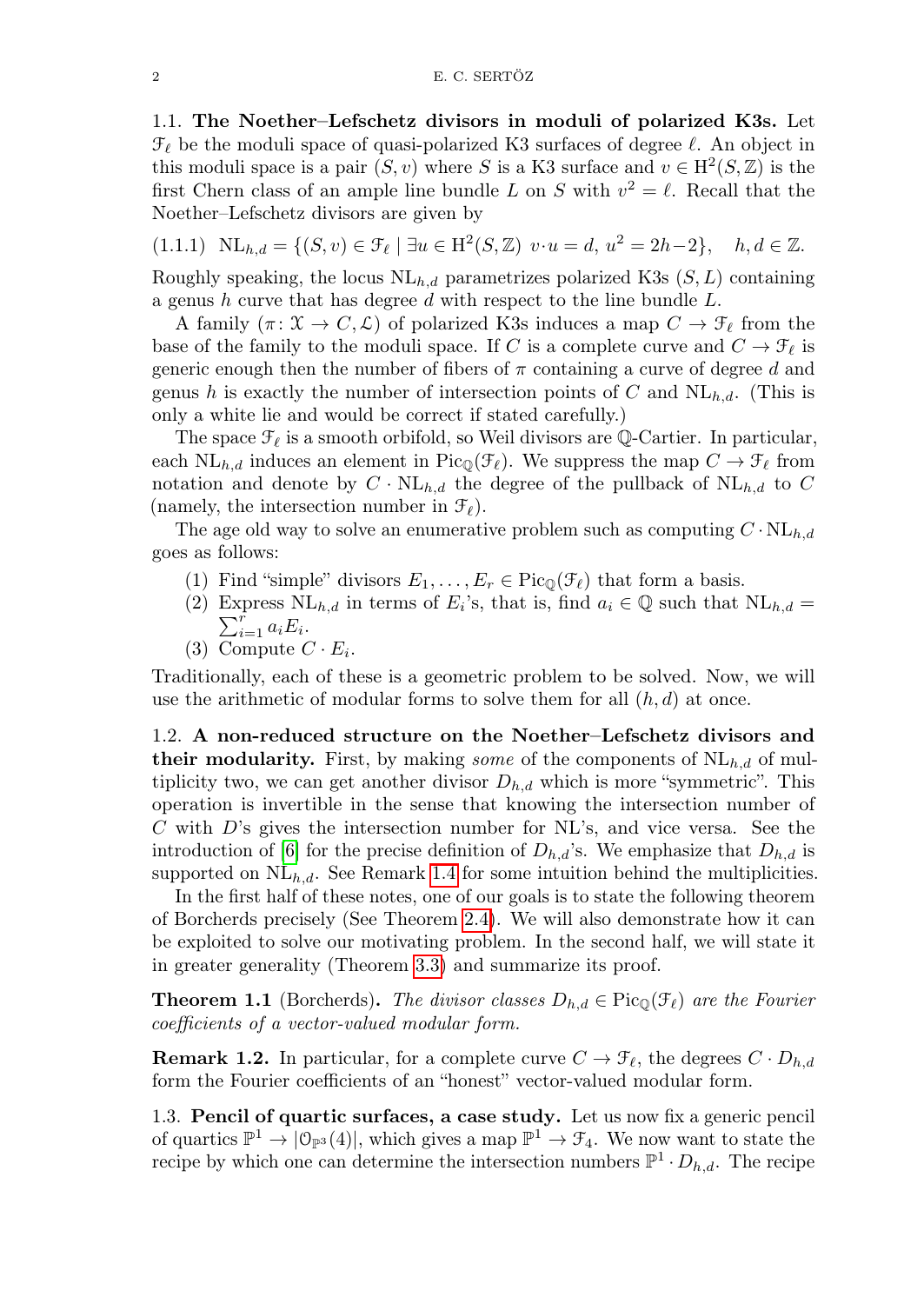below already suggests that modularity is at play, even though it is currently hidden.

Let  $\Delta_{\ell}(h, d) = d^2 - \ell(2h - 2)$  and define a sequence  $\{a_n\}_{n \in \frac{1}{8}\mathbb{N}}$  as follows:

(1.3.2) 
$$
a_n = \begin{cases} \mathbb{P}^1 \cdot D_{h,d} & \text{if } n = \frac{1}{8} \Delta_4(h,d), \\ 0 & \text{otherwise.} \end{cases}
$$

Consider the following generating series

(1.3.3) 
$$
\varphi(q) = \sum_{n \in \frac{1}{8}\mathbb{N}} a_n q^n.
$$

**Theorem 1.3** (Proposition 5, Maulik–Pandharipande). The power series  $\varphi(q)$ is a homogeneous polynomial of degree 21 in

(1.3.4) 
$$
A = \sum_{n \in \mathbb{Z}} q^{n^2/8} \quad and \quad B = \sum_{n \in \mathbb{Z}} (-1)^n q^{n^2/8}.
$$

The first proof of this statement given by Maulik and Pandharipande is somewhat ad hoc. We will see later that their second proof generalizes well to other families of K3s.

To figure out exactly which polynomial in A and B equals  $\varphi(q)$ , we need to solve for 22 coefficients. Maulik and Pandharipande use Gromov–Witten theory to solve for Noether–Lefschetz numbers on the quartic pencil with  $h = 0$ , this gives them sufficiently many independent  $a_n$ 's to deduce the coefficients of the polynomial in A and B.

The exact polynomial is

$$
(1.3.5) \ 2^{22}\varphi(q) = 3A^{21} - 81A^{19}B^2 - 627A^{18}B^3 - 14436A^{17}B^4
$$
  
\n
$$
-20007A^{16}B^5 - 169092A^{15}B^6 - 120636A^{14}B^7
$$
  
\n
$$
-621558A^{13}B^8 - 292796A^{12}B^9 - 1038366A^{11}B^{10}
$$
  
\n
$$
-346122A^{10}B^{11} - 878388A^9B^{12} - 207186A^8B^{13}
$$
  
\n
$$
-361908A^7B^{14} - 56364A^6B^{15} - 60021A^5B^{16}
$$
  
\n
$$
-4812A^4B^{17} - 1881A^3B^{18} - 27A^2B^{19} + B^{21}.
$$

Note, however, that the fibers of the quartic pencil also contribute to the count here. But it is easy to correct this contribution. The following generating series counts only the contribution from the smooth fibers:

<span id="page-2-0"></span>(1.3.6) 
$$
\varphi(q) - 108 \sum_{n \in \mathbb{Z}_{>0}} q^{n^2}.
$$

Expanding out a few terms of [\(1.3.6\)](#page-2-0), we get the following result:

```
-1 + 320*q^{9/8} + 5016*q^{3/2} + 76950*q^{2} + 136512*q^{17/8} + 640224*q^{5/2} +
3611400*q^{\texttt{3}} + 5329152*q^{\texttt{3}} + 15621984*q^{\texttt{3}} + 55656396*q^{\texttt{4}} +74481216*q^{2}3/8 + 170398720*q^{2} + 462721896*q^{5} + 585601920*q^{2}41/8 +
1144302120*q^{(11/2)} + 2620503408*q^{(6)} + 3184479360*q^{(49/8)} +5605653600*q^{(13/2)} + 11311490160*q^{(7)} + 13396110144*q^{(57/8)} +21786141216*q^{(15/2)} + 40300330950*q^{(8)} + 46648372608*q^{(65/8)} +71683494912*q^{(17/2)} + 123140741160*q^{(9)} + 140521096512*q^{(73/8)} +205816117320*q^{19/2} + 335690102736*q^{10} + 377376426560*q^{81/8} +
```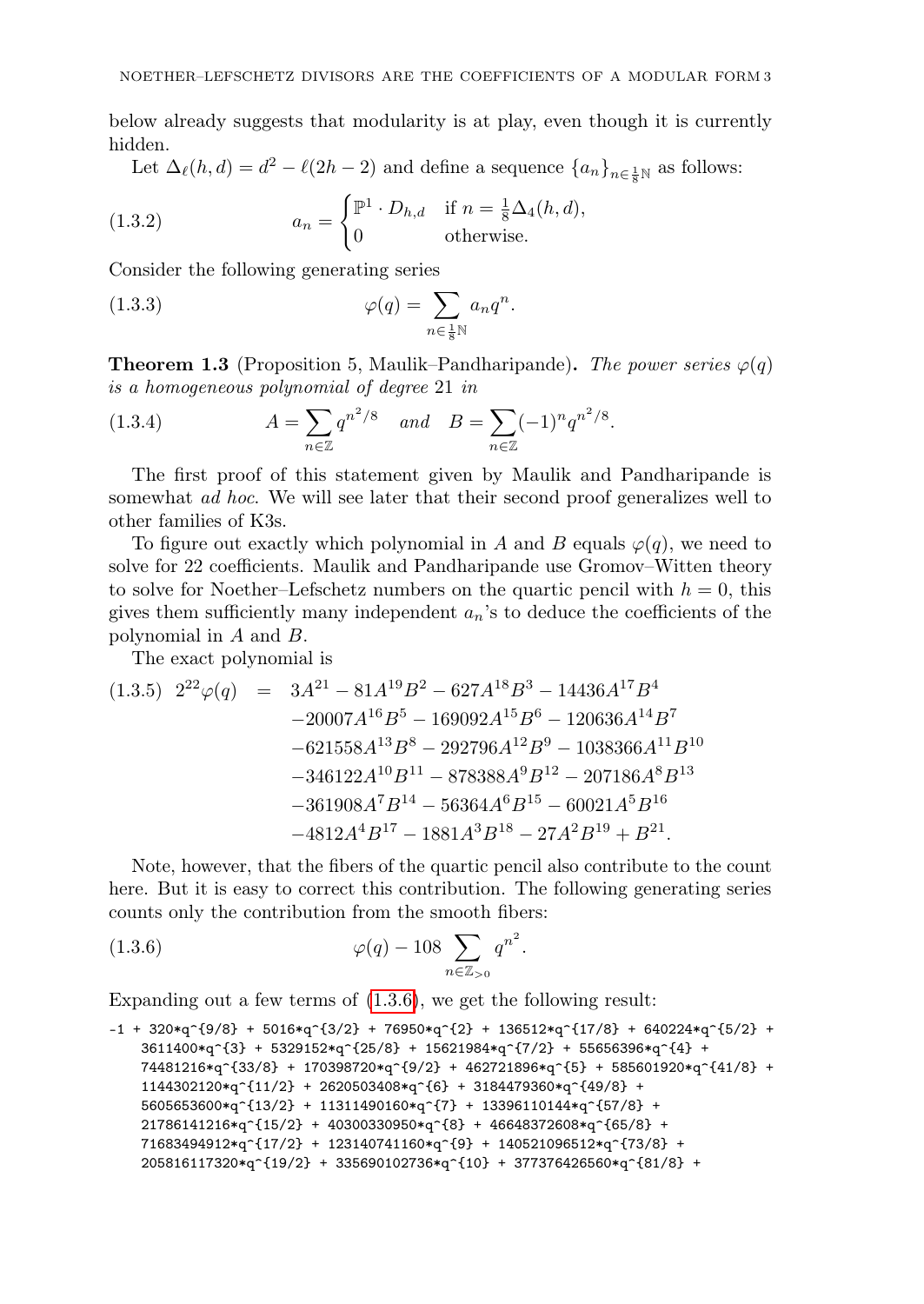```
533634091200*_q^{(21/2)} + 828581828328*_q^{(11)} + 923347062720*_q^{(89/8)} +1263920168160*_q^{(23/2)} + 1897438866000*_q^{(12)} + 2091731874624*_q^{(97/8)} + ...
```
<span id="page-3-0"></span>Remark 1.4. Note that 320 is the number of quartics containing a line. But  $5016 = 2 \times 2008$  is double the number of quartics containing a conic. Morally, this is because a conic never appears alone but they appear in pairs (the plane spanned by the conic will contain yet another conic). This counting with multiplicity is more natural and it is the reason for introducing the non-reduced divisor  $D_{h,d}$ supported on  $NL_{h,d}$ .

#### 2. A better modularity for Noether–Lefschetz numbers

We now explain the second proof of Maulik and Pandharipande. This results in a more symmetric form, allowing for simpler computations that generalize well.

2.1. The metaplectic group. Let  $SL_2(\mathbb{R}) = \{A \in GL_2(\mathbb{R}) \mid \det A = 1\}$ . Note that  $SL_2(\mathbb{R})$  agrees with the symplectic group  $Sp_2(\mathbb{R})$ . The group  $SL_2(\mathbb{R})$  admits a unique unramified double cover  $\mathrm{Mp}_2(\mathbb{R})$  whose elements can be represented as a unique unrammed double cover  $\text{Mp}_2(\mathbb{R})$  whose elements can be represented as<br>pairs  $(A, \varepsilon_A(\tau))$  where  $A = \begin{pmatrix} a & b \\ c & d \end{pmatrix} \in SL_2(\mathbb{R})$  and  $\varepsilon_A(\tau) = \sqrt{c\tau + d}$  is one of the roots of the linear function  $c\tau + d$  on the upper half plane H. Multiplication is given by

(2.1.7) 
$$
(A, \varepsilon_A)(B, \varepsilon_B) = (AB, \varepsilon_A(B \cdot \tau) \varepsilon_B(\tau))
$$

where  $B \cdot \tau \in \mathbb{H}$  denotes the usual action of  $SL_2(\mathbb{R})$  on  $\mathbb{H}$ .

The integral metaplectic group  $\mathrm{Mp}_2(\mathbb{Z})$  can be generated by two elements

(2.1.8) 
$$
T = \left( \begin{pmatrix} 1 & 1 \\ 0 & 1 \end{pmatrix}, 1 \right) \quad S = \left( \begin{pmatrix} 0 & -1 \\ 1 & 0 \end{pmatrix}, \sqrt{\tau} \right),
$$

where  $\sqrt{\tau}$  denotes the square root with positive real and imaginary part. The action of  $\mathrm{Mp}_2(\mathbb{Z})$  on  $\mathbb H$  has only a single cusp and that is  $i\infty.$ 

<span id="page-3-1"></span>2.2. Vector-valued modular forms. For fixed  $(S, v) \in \mathcal{F}_{\ell}$ , let  $\Lambda = H^2(S, \mathbb{Z})_{\text{prim}}$ be our fixed K3 lattice orthogonal to the polarization. Let  $\Lambda^{\vee} \subset \Lambda \otimes_{\mathbb{Z}} \mathbb{Q}$  be the dual of  $\Lambda$ . The intersection product on  $\Lambda$  extends Q-linearly to  $\Lambda^{\vee}$ , giving a  $\mathbb{Q}/2\mathbb{Z}$ -valued form on the discriminant group  $\Lambda^{\vee}/\Lambda$ . Note that

$$
\Lambda^{\vee}/\Lambda \simeq \mathbb{Z}/\ell \mathbb{Z}.
$$
 (2.2.9)

Our modular forms will take values in the group ring of  $\Lambda^{\vee}/\Lambda$ , that is, in

(2.2.10) 
$$
V^{\text{def}}_{\text{def}}\mathbb{C}[\Lambda^{\vee}/\Lambda]=\mathbb{C}\langle v_0,v_1,\ldots,v_{\ell-1}\rangle.
$$

Let  $\rho_{\ell} \colon \mathrm{Mp}_2(\mathbb{Z}) \to \mathrm{GL}(V)$  be the Weil representation:

$$
\rho_{\ell}(T)v_j = e^{\pi i v^2} e_j
$$
  
\n
$$
\rho_{\ell}(S)v_j = \frac{\sqrt{i}}{\sqrt{\ell}} \sum_{k=0}^{\ell-1} e^{-2\pi i v_j \cdot v_k} e_k.
$$

Because V has an obvious basis, we can identify V with its dual space. With this identification, the dual of the representation  $\rho_\ell$  will be denoted by  $\rho_\ell^* \colon \mathrm{Mp}_2(\mathbb{Z}) \to$  $GL(V)$ .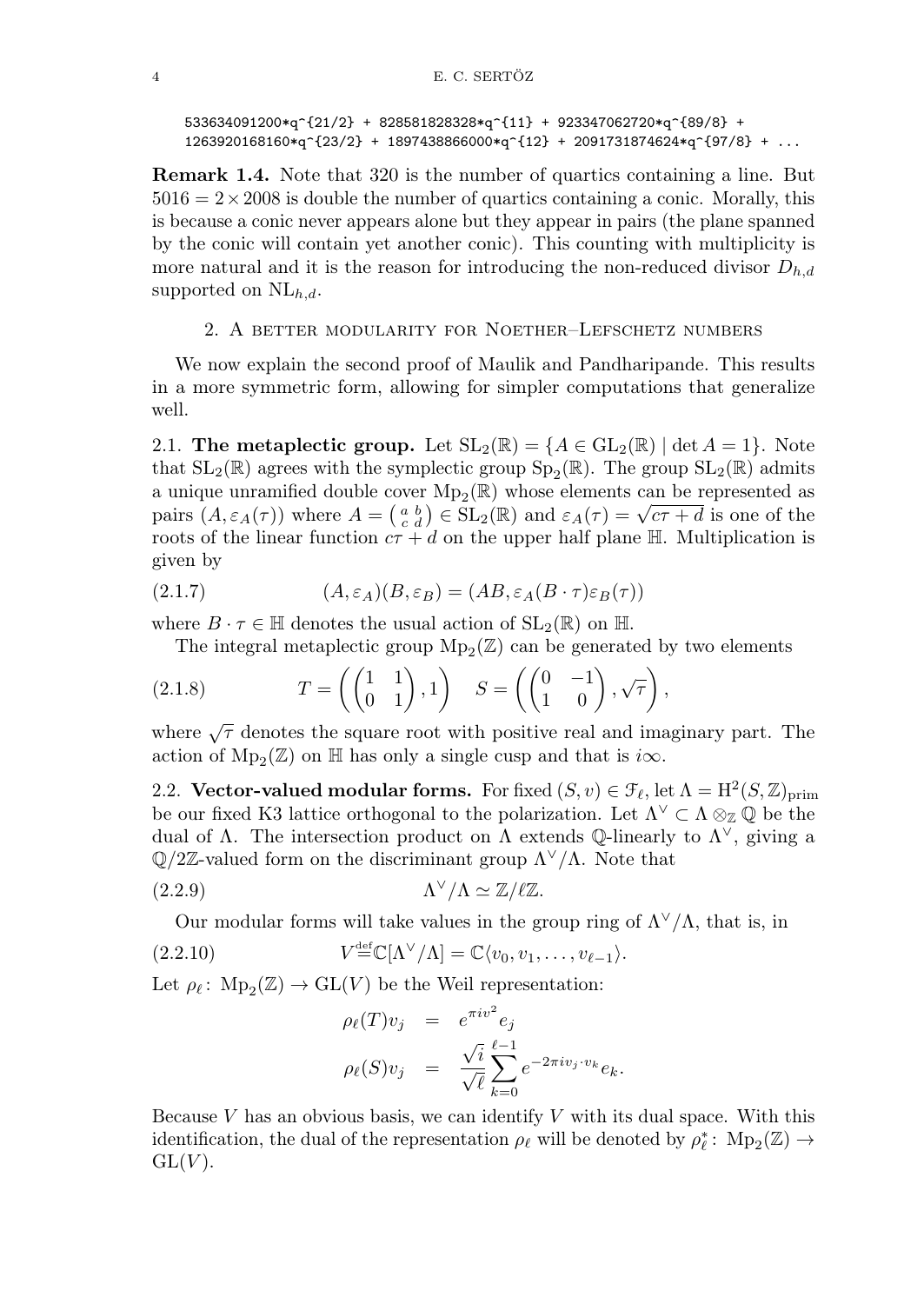**Definition 2.1.** A modular form of weight  $k \in \frac{1}{2}\mathbb{Z}$  and type  $\rho_{\ell}$  is a holomorphic function  $f: \mathbb{H} \to V$  such that

$$
f(A\tau) = \varepsilon_A^{2k}(\tau)\rho_{\ell}(A,\varepsilon_A)f(\tau).
$$

Since the  $v_i$  is an eigenbasis of V with respect to T, we can write

(2.2.11) 
$$
f(\tau) = \sum_{j} \sum_{n \in \frac{1}{N} \mathbb{Z}} a_{n,j} q^n v_j
$$

where  $\rho_{\ell}(T^N) = id_V$ . If  $a_{n,j} = 0$  for all  $n < 0$  and  $j = 0, \ldots, \ell - 1$ , then we say f is holomorphic at infinity.

**Definition 2.2.** We denote by  $Mod(Mp(\mathbb{Z}), k, \rho_\ell)$  the space of modular forms whose Fourier coefficients have finitely terms with negative exponent. Its subspace of holomorphic modular forms are denoted by  $HolMod(Mp(\mathbb{Z}), k, \rho_{\ell}).$ 

**Remark 2.3.** The space HolMod( $Mp(\mathbb{Z}), k, \rho_{\ell}$ ) is finite-dimensional because it can be identified with the global sections of a vector bundle on a complete modular curve.

2.3. Noether–Lefschetz numbers are modular. Fix  $\ell$  and a any proper curve  $C \to \mathcal{F}_\ell$ . Recall  $\Delta_\ell(h, d) = d^2 - \ell(2h-2)$ . We break the Noether–Lefschetz numbers into  $\ell$  groups and define

(2.3.12) 
$$
b_{n,j} = \begin{cases} C \cdot D_{h,d} & \text{if } n = \frac{1}{2\ell} \Delta_{\ell}(h,d) \text{ and } d \equiv j \pmod{\ell}, \\ 0 & \text{otherwise.} \end{cases}
$$

Now, for each  $j = 1, \ldots, \ell - 1$ , we define the following generating series

(2.3.13) 
$$
\Phi_j(q) = \sum_{n \in \frac{1}{2\ell} \mathbb{N}} b_{n,j} q^n.
$$

<span id="page-4-0"></span>**Theorem 2.4** (Borcherds). There is a modular form of weight  $21/2$  and type  $\rho_{\ell}^*$ whose Fourier expansion at i $\infty$  is

(2.3.14) 
$$
\Phi(q) = \sum_{r=1}^{\ell} \Phi_r(q) v_r \in \mathbb{C}[[q^{1/2\ell}]] \otimes \mathbb{C}[\Lambda^{\vee}/\Lambda].
$$

The advantage of this point of view is that the space of vector-valued modular forms, as it appears here, is much smaller than the scalar counterpart. Compare the following lemma to the 22 dimensional problem we encountered earlier for  $\ell = 4$ .

**Lemma 2.5** (Maulik–Pandharipande). For  $\ell = 2, 4, 6, 8$  the dimension of the space HolMod( $Mp_2(\mathbb{Z}),$  21/2,  $\rho_{\ell}^*$ ) is 2, 3, 4, 5 respectively. Moreover, we can give a simple and explicit basis for these spaces.

Maulik and Pandharipande give an explicit basis in terms of Rankin–Cohen brackets of Siegel theta functions and Eisenstein series. In other words, provided we can compute a few of the initial coefficients of  $\Phi(q)$ , we can compute all coefficients readily.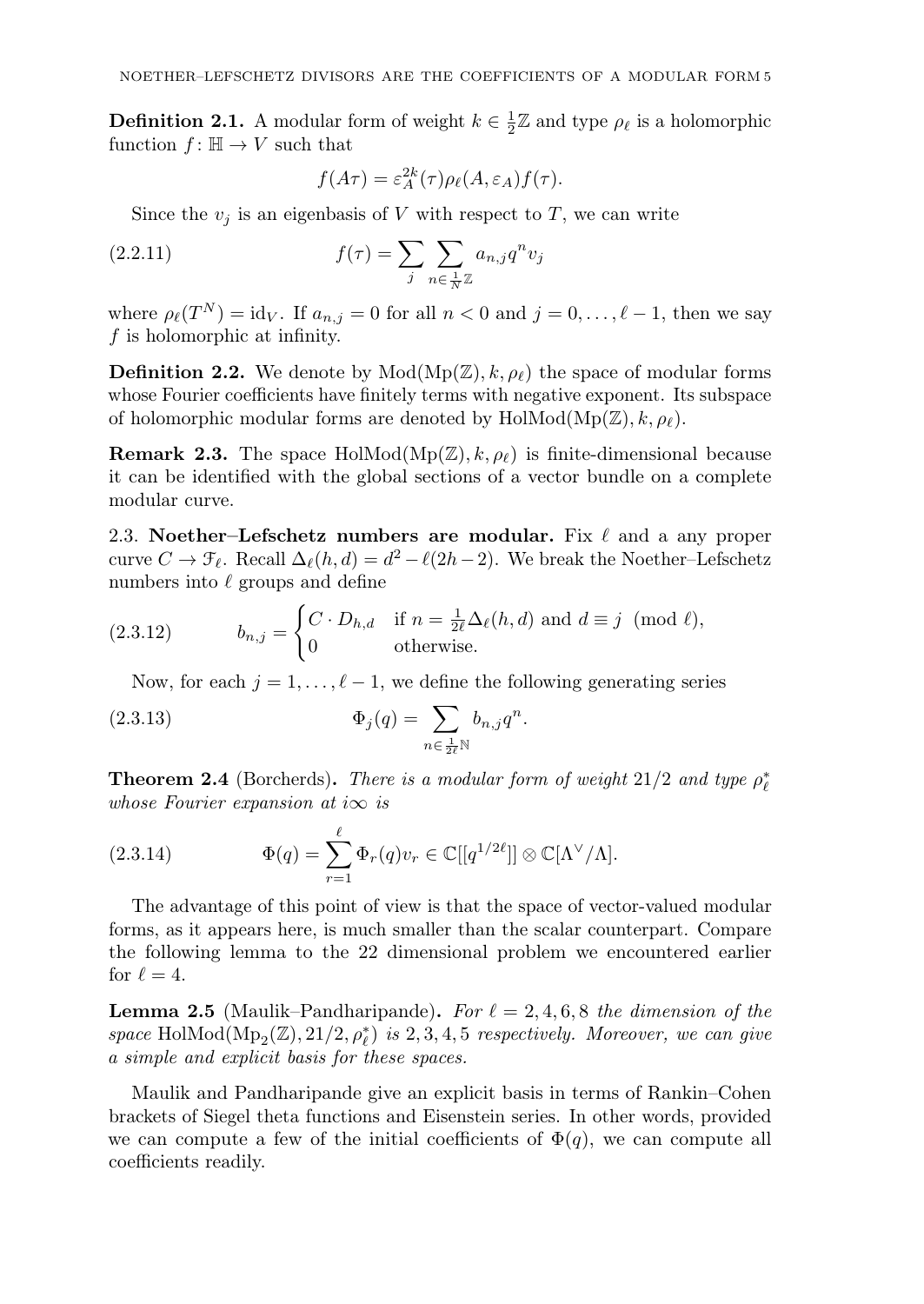We need so few coefficients now that the Gromov–Witten approach is overkill. Classical geometry will be sufficient. The following three sources provide enough initial conditions for all the four cases  $(\ell = 2, 4, 6, 8)$  above:

- The coefficient of  $q^0v_0$  is the degree of the Hodge bundle.
- The coefficient of  $q^1v_1$ , corresponding to  $C \cdot NL_{0,0}$ , is the number of "singular" fibers (i.e., polarization degenerates).
- The Castelnuovo bound restricts the genus of a space curve by its degree. In particular, if  $h > \binom{d-1}{2}$  then  $C \cdot NL_{h,d} = 0$ . This gives a lot of zero coefficients for free.

## 3. Borcherds' theorem in general

We used Theorem [2.4](#page-4-0) to deduce modularity of intersection numbers with Noether–Lefschetz loci in quasi-polarized K3 surfaces. This is a special instance of Theorem [3.3.](#page-6-0) The latter applies to intersection numbers of special divisors, generalizing the Noether–Lefschetz divisors, in the moduli of hyperkähler varieties.

3.1. **Heegner divisors.** Let  $\Lambda$  be an even lattice of signature  $(2, s)$ ,  $s > 0$ . The period domain is the semi-algebraic set

(3.1.15) 
$$
\mathcal{D}_{\Lambda}^{\text{def}}([w] \in \mathbb{P}(\Lambda \otimes \mathbb{C}) \mid w^2 = 0, w \cdot \overline{w} = 0).
$$

The dual of the lattice  $\Lambda$  is denoted by  $\Lambda^{\vee} \subset \Lambda \otimes \mathbb{Q}$ . We fix a discrete group  $\Gamma \subset O(\Lambda)$  fixing the discriminant  $D(\Lambda) \stackrel{\text{def}}{=} \Lambda^{\vee}/\Lambda$ , where  $O(\Lambda)$  is the orthogonal group of  $\Lambda$ . We will be interested in special divisors on the quotient  $Y_{\Gamma}^{\text{def}} \Gamma \backslash \mathcal{D}_{\Lambda}$ .

Each  $x \in \Lambda^{\vee}$  defines a hyperplane  $x^{\perp} \subset \mathbb{P}(\Lambda \otimes \mathbb{C})$  and consequently a hyperplane section

(3.1.16) 
$$
\mathcal{D}_x^{\text{def}} \mathcal{D} \cap x^\perp = \{ [w] \in \mathcal{D} \mid w \cdot x = 0 \}.
$$

The orbit of the  $\mathcal{D}_x$  leads us to consider the following *Heegner divisor* on  $Y_\Gamma$ :

$$
(3.1.17) \t\t y_{n,\gamma} \stackrel{\text{def}}{=} \Gamma \backslash \left( \bigcup_{\substack{x \in \gamma \\ x^2 = 2n}} \mathcal{D}_x \right),
$$

where  $\gamma \in D(\Lambda)$  and  $n \in \mathbb{Q}$ . If  $\mathcal{D}_x$  is non-empty then  $x^2 < 0$ , so we set  $y_{0,\gamma} = 0$ except for  $y_{0,0}$  which is defined to be Γ\  $\mathcal{O}(1)$ .

**Remark 3.1.** When considering moduli of K3 surfaces, our  $\Lambda$  had signature (2, 19). The Heegner divisors  $y_{n,\gamma}$  correspond to the divisors  $D_{h,d}$ , where  $\gamma = d$ mod  $\ell$  and  $n = -\frac{\Delta_{\ell}(h,d)}{2\ell}$ .

The Borcherds' theorem we are alluding to can be summarily stated as below. We will make it precise and outline its proof in this section.

Theorem 3.2. The Heegner divisors are the Fourier coefficients of a vectorvalued modular form.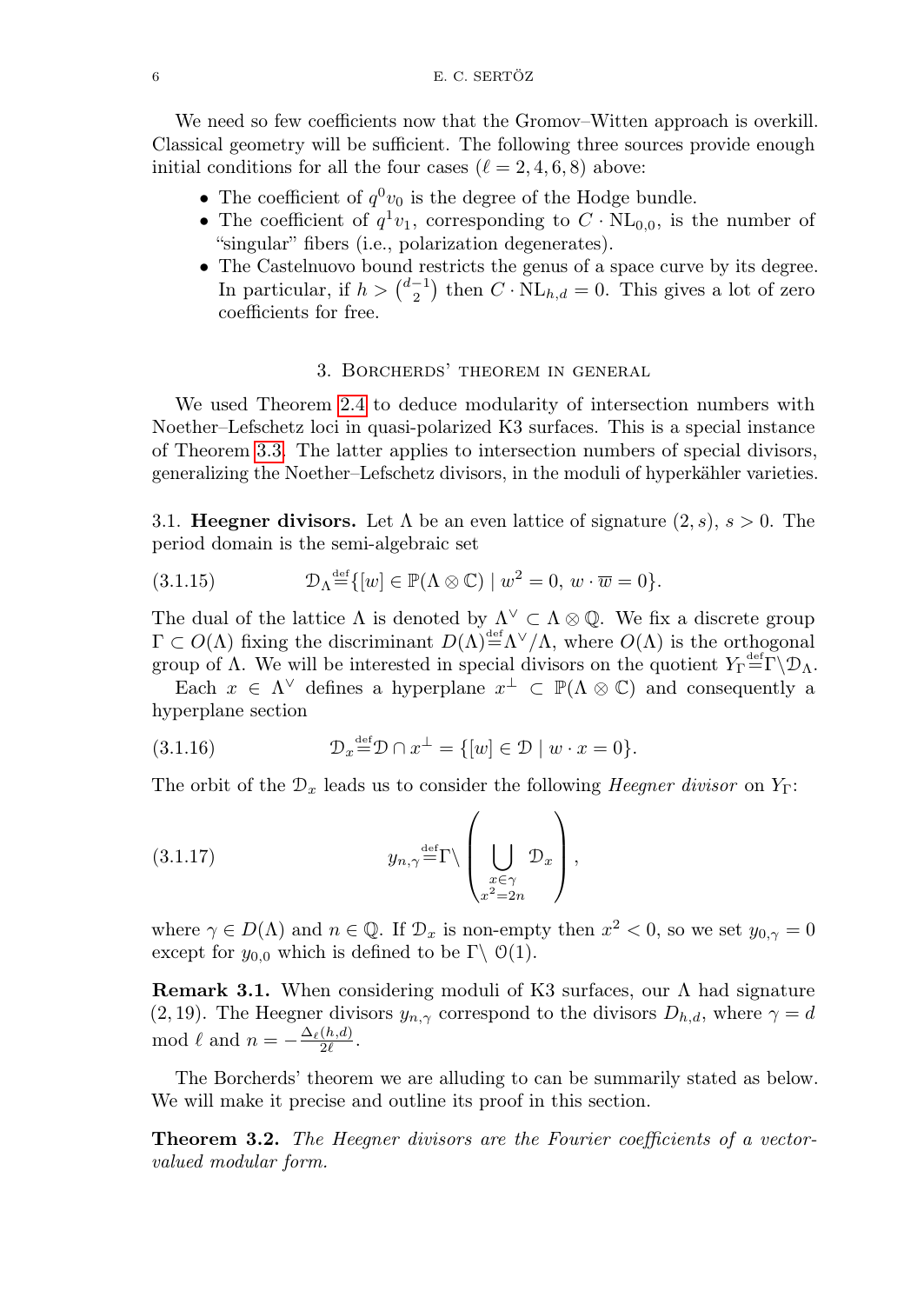3.2. The Weil representation. The group ring  $V^{\text{def}}_{\equiv} \mathbb{C}[D(\Lambda)]$  of the discriminant group  $D(\Lambda)$  admits a standard representation

$$
\text{(3.2.18)} \quad \rho_{\Lambda} \colon \operatorname{Mp}_2(\mathbb{Z}) \to V
$$

called the Weil representation. Using the notation from Section [2.2](#page-3-1) it is defined by:

$$
\rho_{\Lambda}(T)v_{\gamma} = e^{\pi i v^2} e_{\gamma}
$$
  

$$
\rho_{\Lambda}(S)v_{\gamma} = \frac{\sqrt{i}^{s-2}}{\sqrt{\#D(\Lambda)}} \sum_{\delta \in D(\Lambda)} e^{-2\pi i \gamma \cdot \delta} e_{\delta}.
$$

As before, we identify V with its dual and denote the dual representation by  $\rho_{\Lambda}^*$ . From now on  $\rho$  will denote either  $\rho_{\Lambda}$  or  $\rho_{\Lambda}^{*}$ . The only cusp for these representations is the one at  $i\infty$ .

Depending on  $\Lambda$ , there is a minimal positive integer  $N$  such that

(3.2.19) 
$$
\rho(T^N) = 1.
$$

Then, any modular form  $f \in Mod(Mp_2(\mathbb{Z}), k, \rho_\Lambda)$  admits a Fourier series expansion

(3.2.20) 
$$
f(\tau) = \sum_{\substack{n \in \frac{1}{N}\mathbb{Z} \\ \gamma \in D(\Lambda)}} a_{n,\gamma} q^n e_{\gamma}
$$

where  $V = \mathbb{C}\langle e_{\gamma} | \gamma \in D(\Lambda) \rangle$ ,  $\tau \in \mathbb{H}$  and  $q = \exp(2\pi i \tau)$ . Here  $q^{1/N}$  should be viewed as atomic, being the uniformizer of an appropriate quotient of  $\mathbb H$  at the image of  $i\infty$ .

We will write  $\text{Mod}(\text{Mp}_2(\mathbb{Z}), k, \rho)$  for the modular forms on  $\mathbb H$  that are meromorphic at the cusp. The space of modular forms holomorphic at the cusp are denoted  $\text{HolMod}(\text{Mp}_2(\mathbb{Z}), k, \rho)$ .

3.3. Explicit form of Borcherds' theorem. Let us denote by  $\lambda$  the following function on holomorphic modular forms that computes the Fourier coefficients at i∞.

(3.3.21) 
$$
\lambda: \text{HolMod}(\text{Mp}_2(\mathbb{Z}), k, \rho_\Lambda) \to \mathbb{C}[[q^{1/N}]].
$$

We can now state Borcherds' theorem precisely. Define the formal power series

(3.3.22) 
$$
\Phi(q) = \sum_{n \in \frac{1}{N} \mathbb{N}, \gamma} y_{-n,\gamma} q^n e_\gamma \in \text{Pic}(Y_\Gamma) \otimes \mathbb{C}[[q^{1/N}]] \otimes V,
$$

where we identified each Heegner divisor with its divisor class in  $Pic(Y_{\Gamma})$ .

<span id="page-6-0"></span>**Theorem 3.3.** The series  $\Phi(q)$  is contained in

(3.3.23) 
$$
\mathrm{Pic}(Y_{\Gamma}) \otimes \lambda \left( \mathrm{HolMod}(\mathrm{Mp}_{2}(\mathbb{Z}), 1 + \frac{s}{2}, \rho_{\Lambda}^{*}) \right).
$$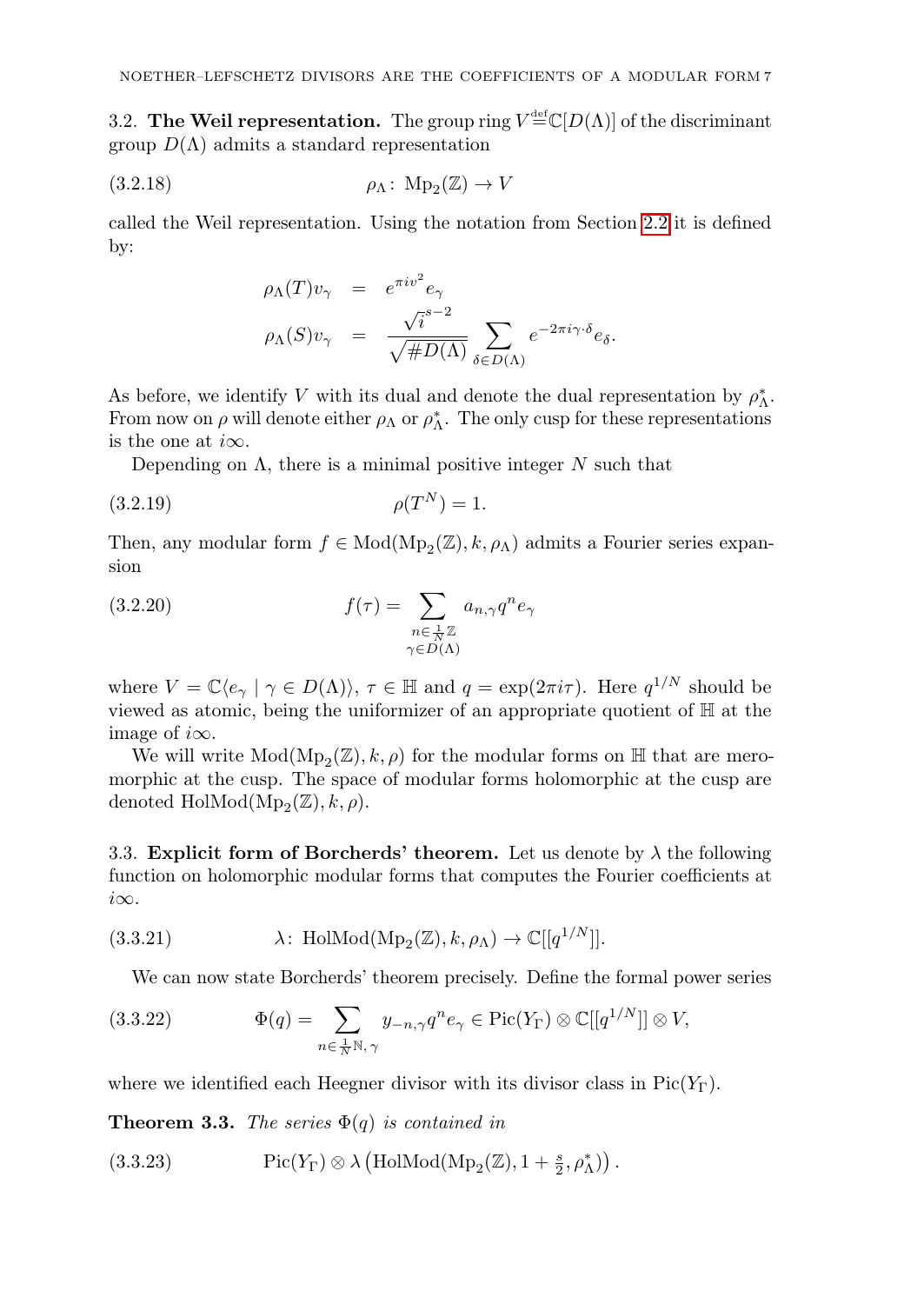#### 4. Outline of the proof of Borcherds' theorem

4.1. Principal Heegner divisors. Let  $\text{He}(Y_{\Gamma}) = \mathbb{Z}\langle y_{n,\gamma} | n, \gamma \rangle$  denote the group freely generated by the Heegner divisors. We will write  $\text{PHe}(Y_{\Gamma}) \subset \text{He}(Y_{\Gamma})$ for the subgroup of principal Heegner divisors. Naturally, there is an injection

(4.1.24) 
$$
\text{He}(Y_{\Gamma})/\text{PHe}(Y_{\Gamma}) \hookrightarrow \text{Pic}(Y_{\Gamma}).
$$

**Remark 4.1.** The image is denoted by  $Pic^{NL}(Y_{\Gamma})$  in [\[1\]](#page-9-1), because the Heegner divisors are the Noether–Lefschetz divisors in the moduli of K3 surfaces.

Let us define a map that strips off positive terms from the Fourier expansion of a modular form

(4.1.25) 
$$
\lambda^-: \text{Mod}(\text{Mp}_2(\mathbb{Z}), k, \rho_\Lambda) \to \mathbb{C}[[q^{-1/N}]] \otimes V.
$$

We also have an obvious surjective map

(4.1.26) 
$$
\xi \colon \mathbb{C}[[q^{-1/N}]] \otimes V \twoheadrightarrow \text{He}(Y_{\Gamma}) : q^n e_{\gamma} \mapsto y_{n,\gamma}.
$$

The following remarkable theorem of Borcherds states that the Laurent tails of meromorphic modular forms of weight  $1-s/2$  and type  $\rho_{\Lambda}$  record linear relations between Heegner divisors modulo principal divisors.

<span id="page-7-2"></span>Theorem 4.2 (Borcherds).

<span id="page-7-0"></span>(4.1.27) 
$$
\xi \lambda^{-} (\text{Mod}(\text{Mp}_2(\mathbb{Z}), k, \rho_\Lambda)) \subset \text{PHe}(Y_{\Gamma}).
$$

Remark 4.3. The statement here is a simplified form of [\[3,](#page-9-2) Theorem 4.1] in light of McGraw's thesis work [\[7\]](#page-9-3) which states that the space of meromorphic forms here have a basis having only integer coefficients appearing in their Laurent tails.

Remark 4.4. The proof of this theorem relies on Borcherds' "theta lifting" in [\[2\]](#page-9-4), where he constructs explicit automorphic forms with poles and zeros consisting only of Heegner divisors.

With certain restrictions on the lattice and the group  $\Gamma$ , all principal divisors are obtained by Borcherds' theta lifting.

<span id="page-7-1"></span>**Theorem 4.5** (Bruinier [\[4\]](#page-9-5)). Suppose the lattice  $\Lambda$  contains two copies of the hyperbolic plane with an even definite orthogonal complement. Let  $\Gamma$  be the largest subgroup of  $O(\Lambda)$  that fixes the discriminant  $D(\Lambda)$ . Then the containment in Theorem [\(4.1.27\)](#page-7-0) is an equality.

4.2. Duality. With  $\rho$  denoting either  $\rho_{\Lambda}$  or  $\rho_{\Lambda}^{*}$  we define the following spaces:

- (4.2.28)  $\text{Pow}(\rho) = \mathbb{C}[[q^{1/N}]] \otimes V$
- (4.2.29)  $\text{Lau}(\rho) = \mathbb{C}[[q^{1/N}]][q^{-1/N}] \otimes V$
- (4.2.30)  $\text{Sing}(\rho) = \text{Lau}(\rho)/q^{1/N} \text{Pow}(\rho).$

Recall the map  $\lambda$  from modular forms into Pow that expands out the Fourier coefficients and the map  $\lambda^-$  that extracts the Laurent tail of meromorphic modular forms to  $\text{Sing}(\rho)$ .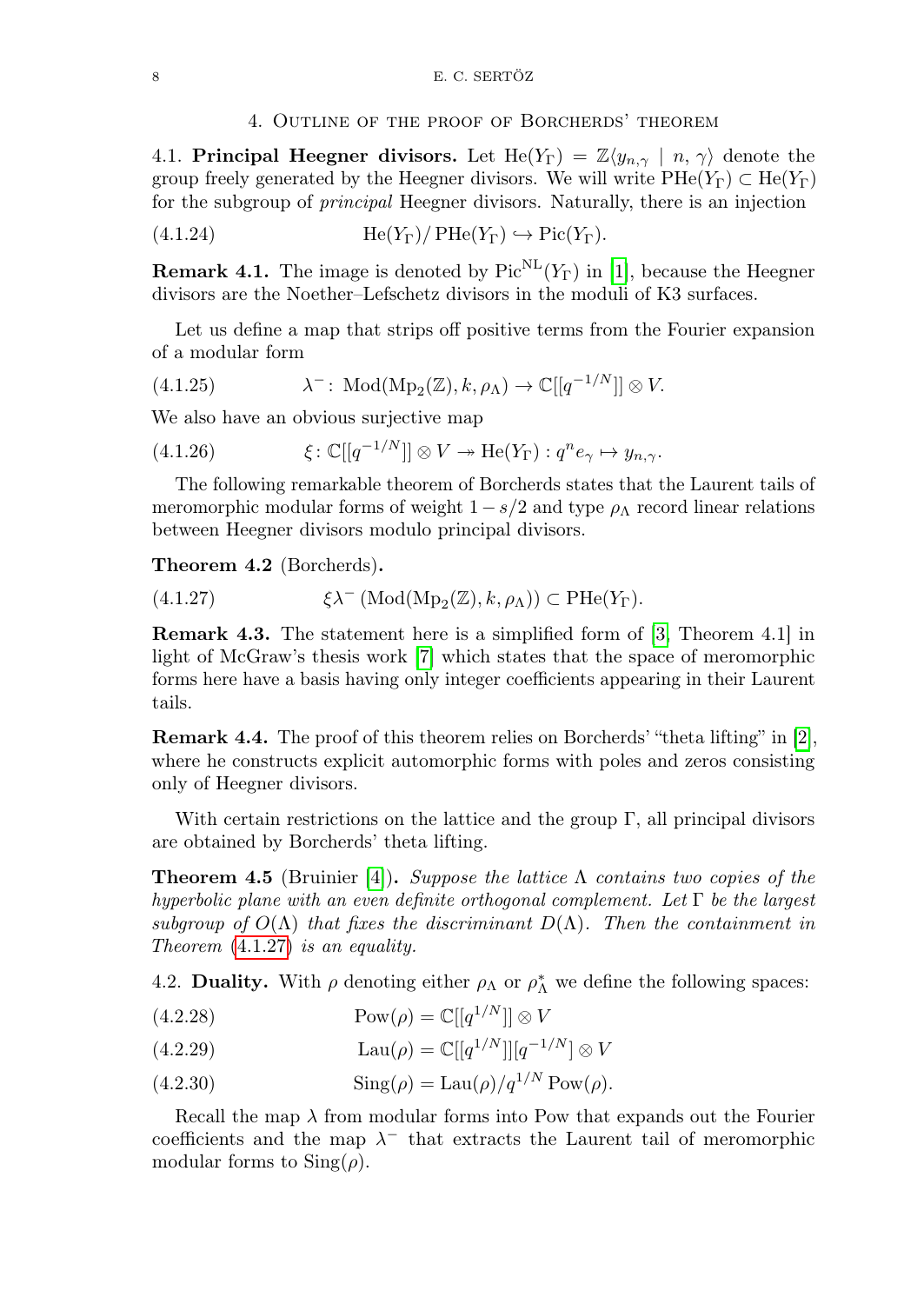Define the obstruction space to realizing Laurent tails as modular forms

(4.2.31) 
$$
\text{Obst}(k,\rho) = \text{Sing}(\rho)/\lambda^{-} (\text{Mod}(\text{Mp}_2(\mathbb{Z}), k, \rho)).
$$

There is a natural pairing

<span id="page-8-0"></span>(4.2.32) 
$$
Pow(\rho) \times Sing(\rho) \to \mathbb{C}
$$
  
(4.2.33) 
$$
(f, g) \mapsto \text{constant coefficient of } fg.
$$

Here we let the V's pair canonically so  $fg \in \mathbb{C}[[q^{1/N}]][q^{-1/N}]$ . We read of the coefficient of  $q^0$ .

<span id="page-8-1"></span>**Theorem 4.6.** The space  $Obst(2 - k, \rho)$  is dual to  $\lambda$  HolMod( $Mp_2(\mathbb{Z}), k, \rho^*$ ). In other words,  $\lambda$ <sup>-</sup> Mod( $Mp_2(\mathbb{Z}),$  2 – k,  $\rho$ ) and  $\lambda$  HolMod( $Mp_2(\mathbb{Z}),$  k,  $\rho^*$ ) are the annihilators of one another with respect to the natural pairing above.

Sketch of proof. There is a proper curve C, the compactification of a quotient of the upper half plane, and a vector bundle  $\mathcal F$  on C such that global sections of  $\mathcal F$ are identified with  $\text{HolMod}(\text{Mp}_2(\mathbb{Z}), 2-k, \rho)$ . If D is a divisor on C supported on the cusp then the global sections of  $\mathcal{F}(D)$  are some of the meromorphic modular forms with pole order bounded by the degree of D. The natural exact sequence

(4.2.34) 
$$
0 \to \mathcal{F} \to \mathcal{F}(D) \to \mathcal{F}(D)|_D \to 0
$$

gives rise to the following exact sequence

$$
(4.2.35) \quad 0 \to \mathrm{H}^0(\mathcal{F}) \to \mathrm{H}^0(\mathcal{F}(D)) \to \mathrm{H}^0(\mathcal{F}(D)|_D) \to \mathrm{H}^1(\mathcal{F}) \to \mathrm{H}^1(\mathcal{F}(D)) \to 0.
$$

Observe that the term  $H^0(\mathcal{F}(D)|_D)$  is precisely the Laurent tails of meromorphic forms. Moreover, with  $\deg D \gg 0$ , the last term  $H^1(\mathcal{F}(D))$  vanishes as D becomes very ample. Therefore,  $H^1(\mathcal{F})$  is identified with the obstruction space  $Obst(2-k,\rho).$ 

Serre duality gives  $H^1(\mathcal{F})^{\vee} = H^0(\omega_C \otimes \mathcal{F}^{\vee})$ . Since  $\omega_C$  has weight 2, the last space is  $\text{HolMod}(\text{Mp}_2(\mathbb{Z}), k, \rho^*$ ).  $\qquad \qquad \Box$ 

Remark 4.7. This result implies that the dimension of the group of Heegner classes He(Y<sub>Γ</sub>)/PHe(Y<sub>Γ</sub>) is finite. In fact, if the conditions of Theorem [4.5](#page-7-1) hold, then its dimension is easily computed from the dimension of a space of holomorphic modular forms.

4.3. Proving Theorem [3.3.](#page-6-0) Take  $g \in Mod(Mp_2(\mathbb{Z}), 1 - s/2, \rho_\Lambda)$ , so that in light of Theorem [4.2](#page-7-2) its Laurent tail  $\lambda^{-}(g)$  records the coefficients of a (finite) linear combination of Heegner divisors that is principal. That is, if

(4.3.36) 
$$
\lambda^{-}(g) = \sum_{n<0,\gamma} a_{n,\gamma} q^{n} e_{\gamma},
$$

then

(4.3.37) 
$$
\sum_{n<0,\gamma} a_{n,\gamma} y_{n,\gamma} \equiv 0.
$$